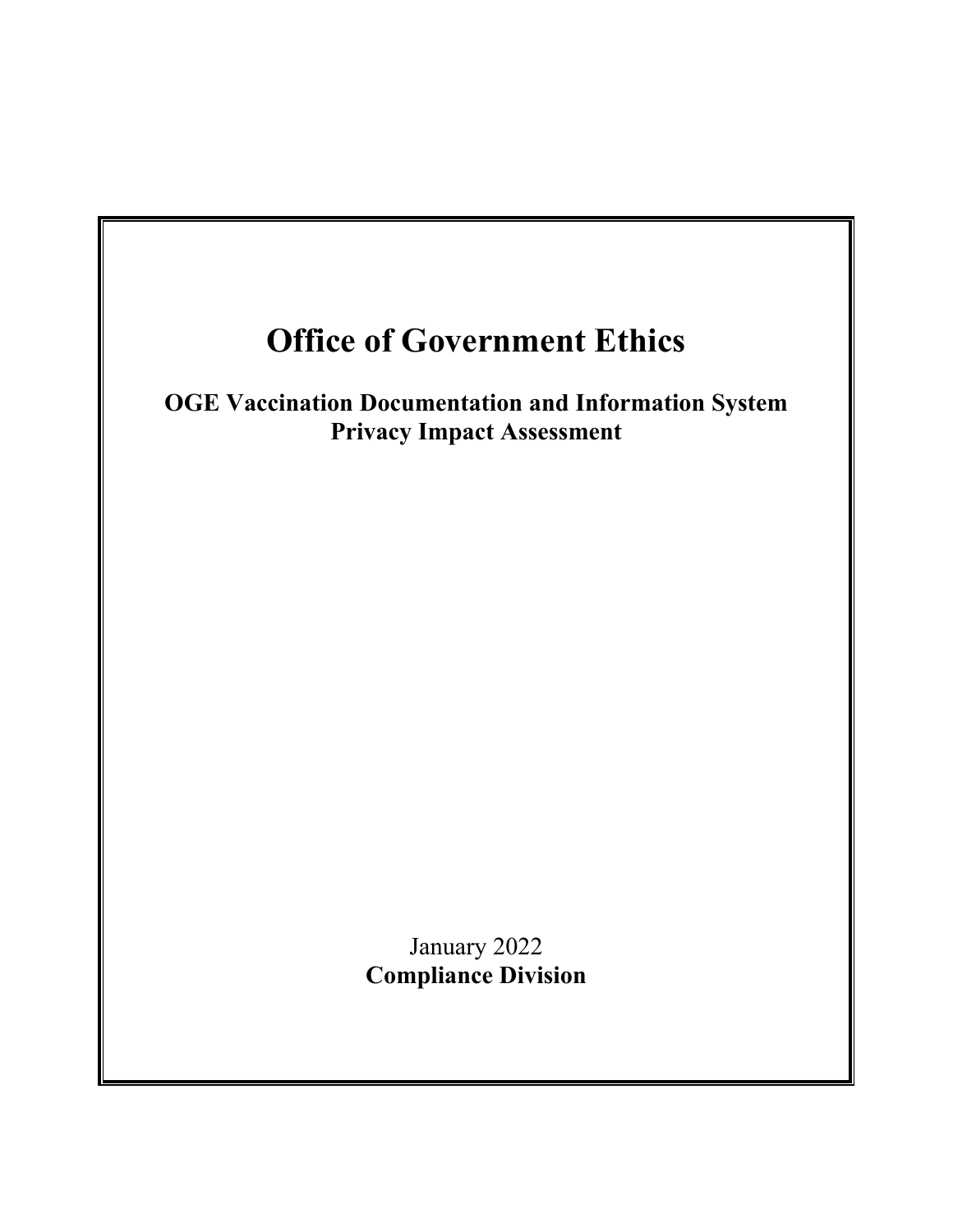## **U.S. Office of Government Ethics (OGE) Privacy Impact Assessment (PIA) for the OGE Vaccination Documentation and Information System**

Provide electronic copies of the signed PIA to OGE's Chief Information & Cybersecurity Officer and Privacy Officer.

**Name of Project/System:** OGE Vaccination Documentation and Information System **Office:** Compliance Division

## **A. CONTACT INFORMATION:**

#### **1) Who is the person completing this document**

Jennifer Matis Privacy Officer Legal, External Affairs and Performance Branch Program Counsel Division [jmatis@oge.gov](mailto:jmatis@oge.gov) 202-482-9216

#### **2) Who is the system owner**

Dale A. Christopher Deputy Director for Compliance [dachrist@oge.gov](mailto:dachrist@oge.gov) 202-482-9224

#### **3) Who is the system manager for this system or application**

Dale A. Christopher Deputy Director for Compliance [dachrist@oge.gov](mailto:dachrist@oge.gov) 202-482-9224

## **4) Who is the Chief Information Security Officer (CISO) who reviewed this document?**

Ty Cooper Chief Information & Cybersecurity Officer [jtcooper@oge.gov](mailto:jtcooper@oge.gov) (202) 482-9226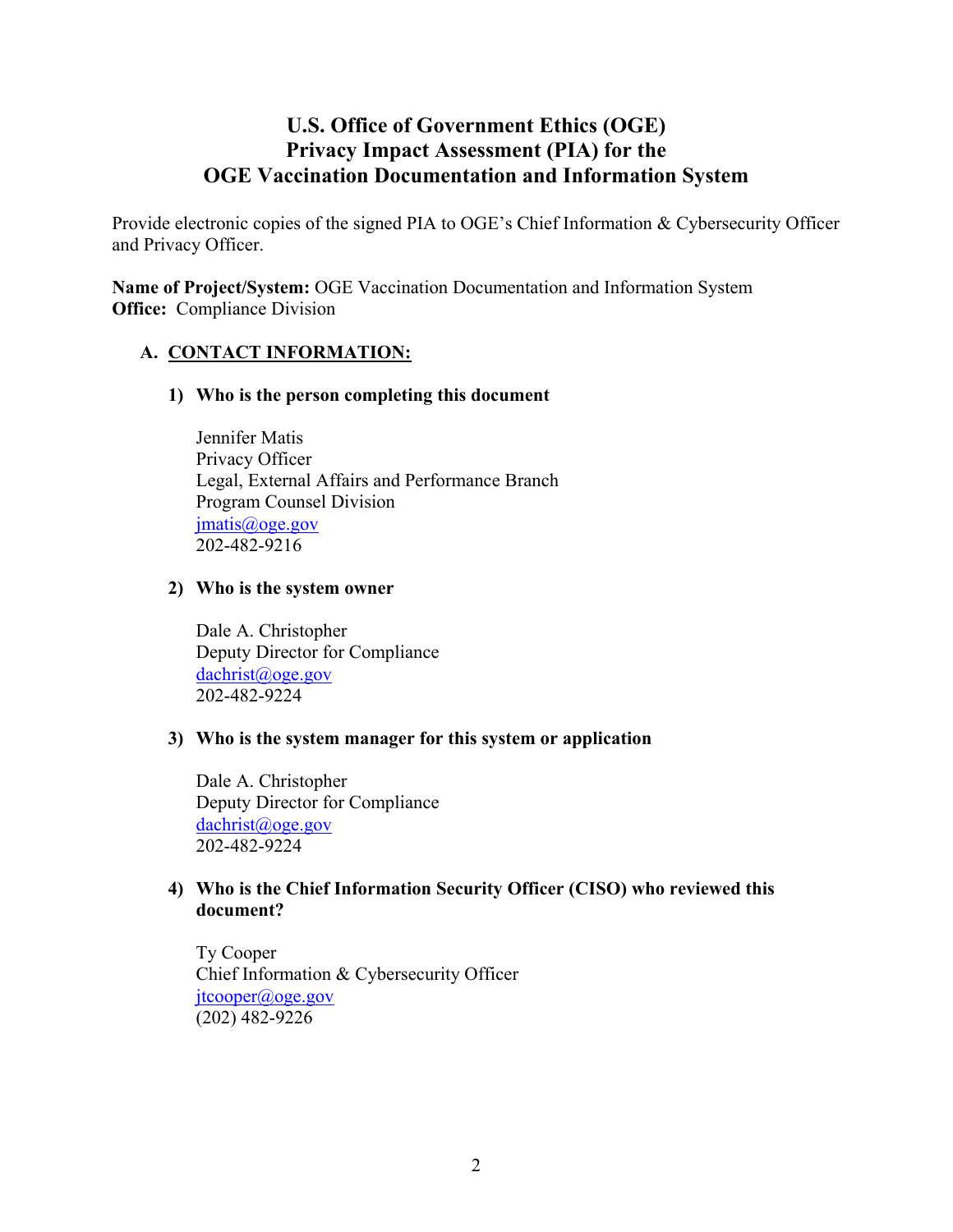#### **5) Who is the Senior Agency Official for Privacy who reviewed this document?**

Diana J. Veilleux Senior Agency Official for Privacy Chief, Legal, External Affairs and Performance Branch [Diana.veilleux@oge.gov](mailto:Diana.veilleux@oge.gov) 202-482-9203

#### **6) Who is the Reviewing Official?**

 Ty Cooper Chief Information & Cybersecurity Officer [jtcooper@oge.gov](mailto:jtcooper@oge.gov) 202-482-9226

## **B. SYSTEM APPLICATION/GENERAL INFORMATION:**

#### **1) Does this system contain any information about individuals?**

Yes, it contains information about current OGE employees (not contractors).

## **a. Is this information identifiable to the individual?**

Yes.

## **b. Is the information about individual members of the public?**

No.

## **c. Is the information about employees?**

Yes.

## **2) What is the purpose of the system/application?**

The purpose of this application is to collect proof of vaccination status from employees pursuant to guidance issued by OMB/the Safer Federal Workforce Taskforce. Pursuant to Executive Order 14043, all federal employees must be vaccinated (subject to limited exceptions) and agencies must verify their vaccinated status. In addition, OGE is authorized to collect verification of vaccination status (including boosters) in order to implement the safety policies embodied in OGE's Workplace Safety Plan.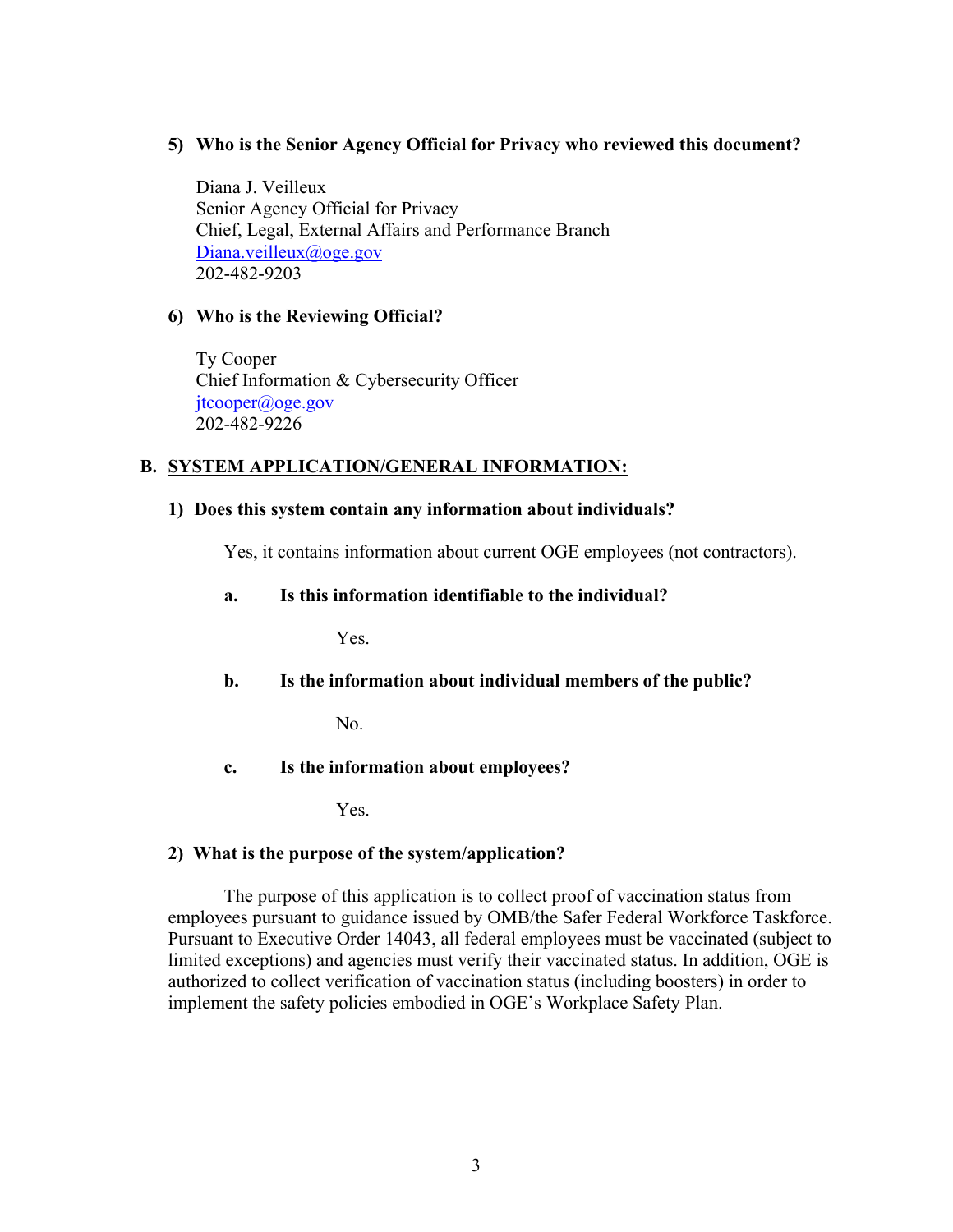## **3) What legal authority authorizes the purchase or development of this system/application?**

5 C.F.R. part 293 subpart E; Executive Orders 13991 and 14043; and OMB Memoranda M-21-15 and M-21-25.

## **C. DATA in the SYSTEM:**

## **1) What categories of individuals are covered in the system?**

OGE employees.

## **2) What are the sources of the information in the system?**

The information is collected directly from the employees.

**a. Is the source of the information from the individual or is it taken from another source? If not directly from the individual, then what other source?**

See above.

**b. What federal agencies provide data for use in the system?**

Not applicable.

**c. What State and local agencies are providing data for use in the system?**

Not applicable.

**d. From what other third party sources will data be collected?**

Not applicable.

#### **e. What information will be collected from the employee and the public?**

Visual proof of vaccination (photo or scan), type of vaccine administered, date(s) of administration, and the name of the health care professional(s) or clinic site(s) administering the vaccine(s). The information may be related to initial vaccine administration and/or boosters.

#### **3) Accuracy, Timeliness, Reliability, and Completeness**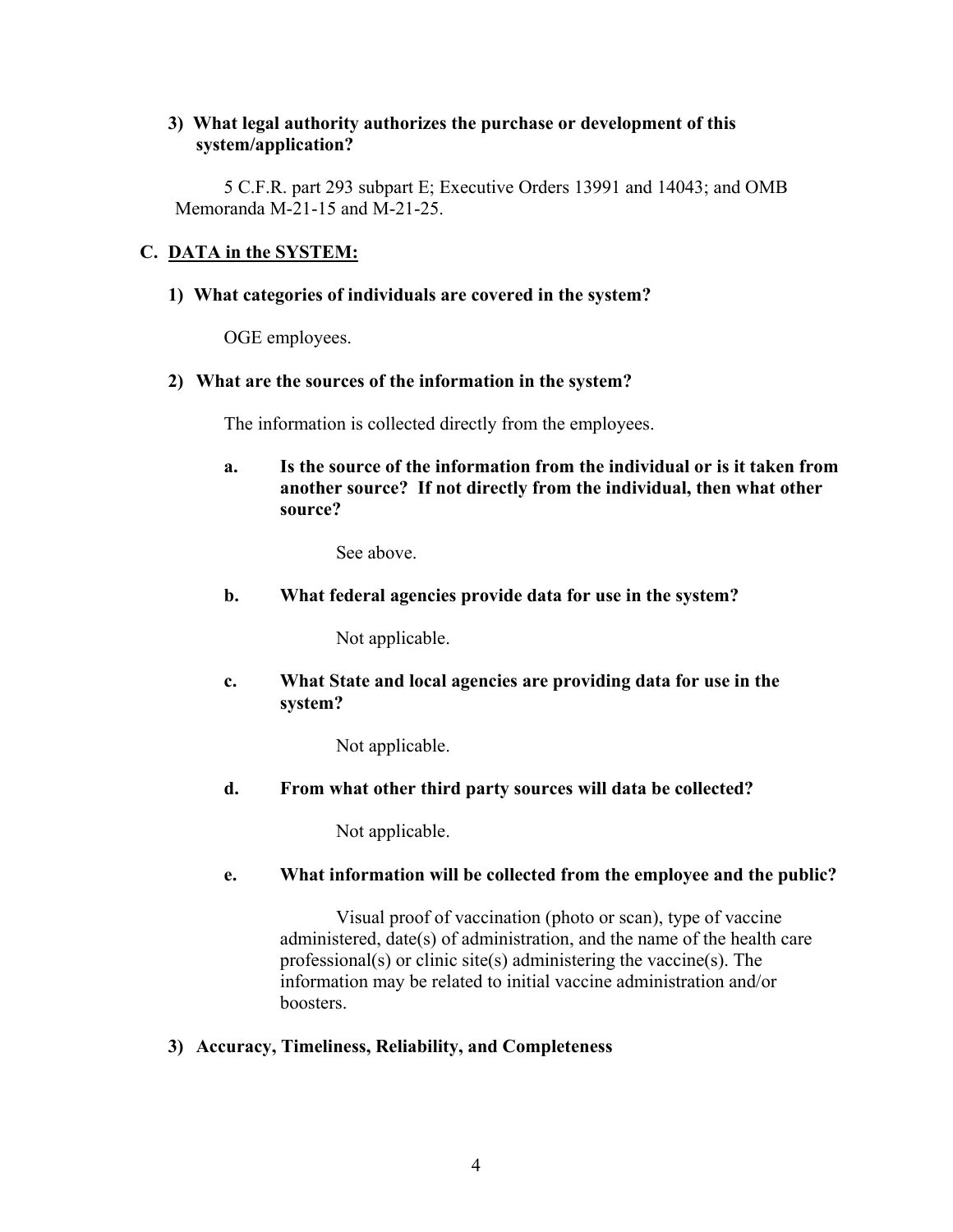## **a. How will data collected from sources other than OGE records be verified for accuracy?**

Employees will be required to certify that the information is correct. OGE employees are advised that providing false information may result in disciplinary action and a violation of federal law.

## **b. How will data be checked for completeness?**

Not applicable.

## **c. Is the data current? What steps or procedures are taken to ensure the data is current and not out-of-date?**

The information is intended to be historical and will not be out-ofdate.

## **d. Are the data elements described in detail and documented?**

No. However, the data elements are simple and self-explanatory.

## **D. ATTRIBUTES OF THE DATA:**

**1) Is the use of the data both relevant and necessary to the purpose for which the system is being designed?**

Yes.

**2) Will the system derive new data or create previously unavailable data about an individual through aggregation from the information collected, and how will this be maintained and filed?**

No.

#### **3) Will the new data be placed in the individual's record?**

No.

**4) Can the system make determinations about employees/the public that would not be possible without the new data?**

No.

**5) How will the new data be verified for relevance and accuracy?**

Not applicable.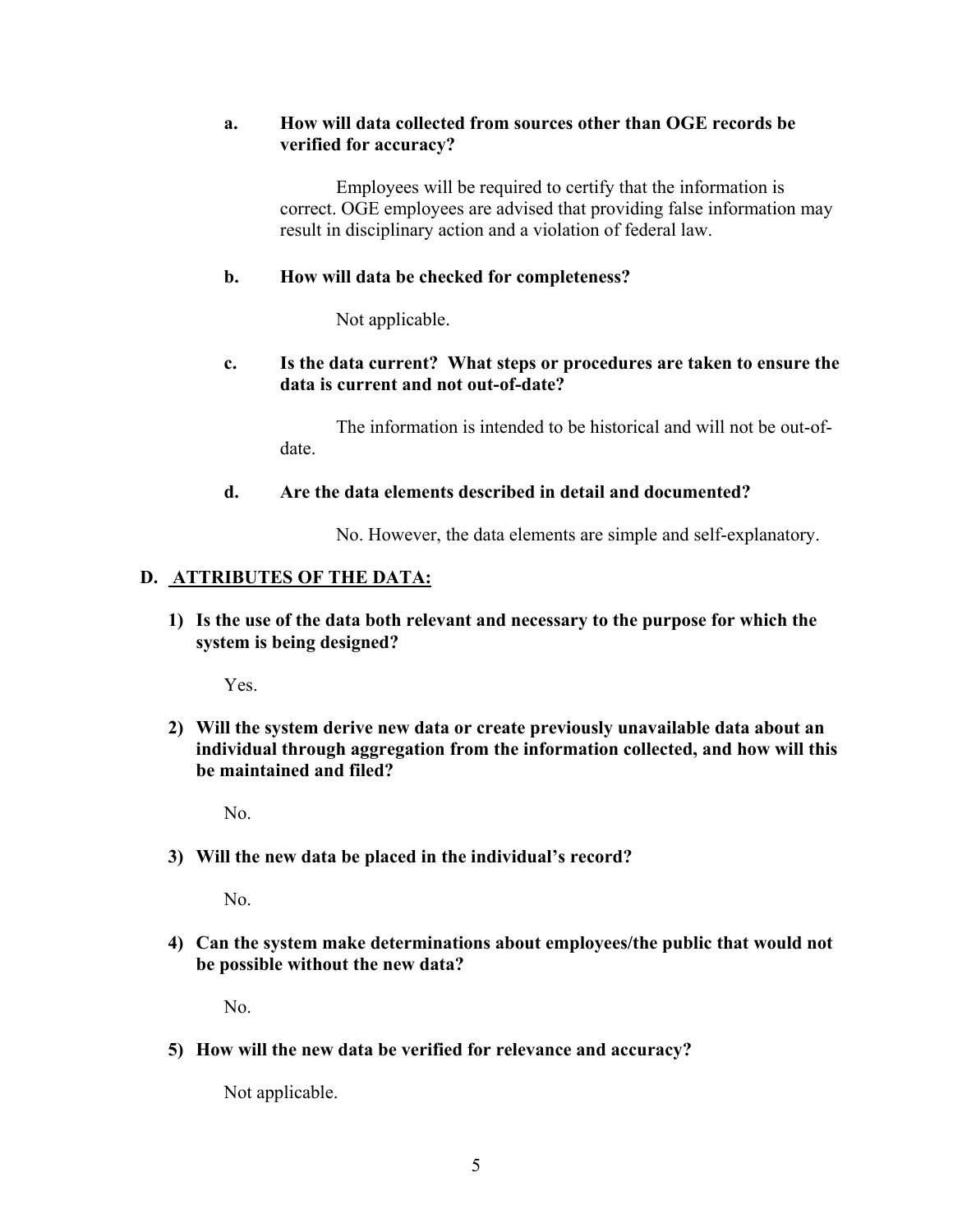**6) If the data is being aggregated, what controls are in place to protect the data from unauthorized access or use?**

Not applicable.

**7) If data is being aggregated, are the proper controls remaining in place to protect the data and prevent unauthorized access?** 

Not applicable.

**8) How will the data be retrieved? Does a personal identifier retrieve the data?**

The data will be retrieved by vaccination status, vaccination type, division, and name of the employee.

#### **9) What kinds of reports can be produced on individuals? What will be the use of these reports? Who will have access to them?**

 A pre-built "view" or report will allow the data to be retrieved in different ways, including by name of the requesting employee. These views will be accessed and used by the Deputy Director for Compliance and the Chief of Staff for the purpose of ensuring the agency's compliance with E.O. 14043, the OGE Workforce Safety Plan, and OMB and Safer Workforce Task Force guidance.

## **10) What opportunities do individuals have to decline/refuse to provide information (i.e., where providing information is voluntary) or to consent to particular uses of the information (other than required or authorized uses)?**

Individuals may not consent to particular uses. Individuals are required to verify their primary vaccine status. Individuals may decline to provide booster status. However, those who do so will be treated as "not fully up-to-date on their vaccines" for the purposes of implementing the Workplace Safety Plan.

#### **E. MAINTENANCE AND ADMINISTRATIVE CONTROLS:**

**1) If the system is operated in more than one site, how will consistent use of the system and data be maintained in all sites?**

Not applicable.

**2) Is the data in the system covered by existing records disposition authority? If yes, what are the retention periods of data in this system?**

Yes, the records are covered by GRS 2.7 Health and Safety Records.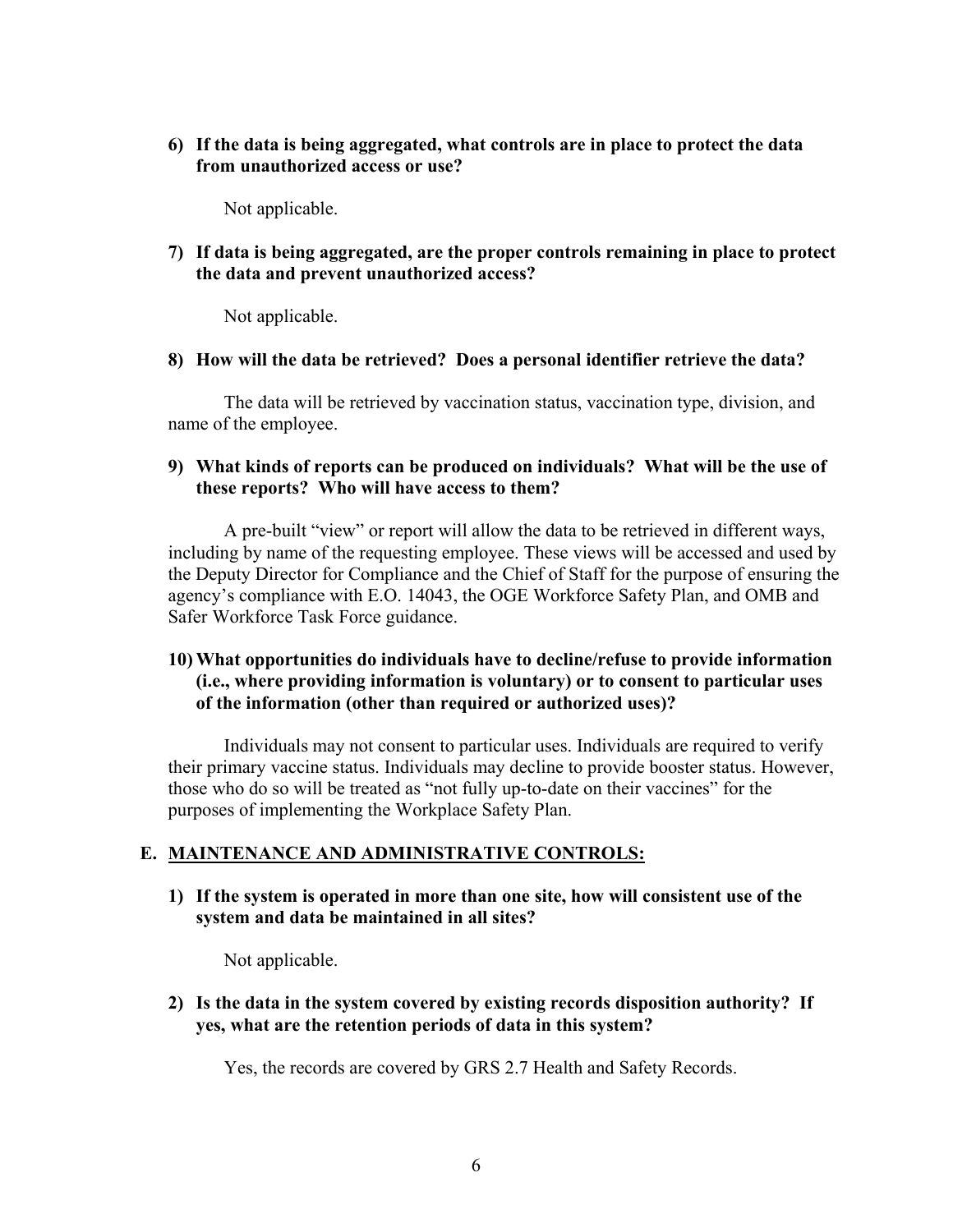Note: The National Archives and Records Administration (NARA) is in the process of updating the GRS 2.7 Health and Safety Records disposition authority to include health-related records generated because of COVID-19.

## **3) What are the procedures for disposition of the data at the end of the retention period? How long will the reports produced be kept? Where are the procedures documented?**

The records are short-term temporary records. They are to be destroyed 1 year after employee separation or transfer.

## **4) Is the system using technologies in ways that the OGE has not previously employed (e.g., monitoring software, Smart Cards, Caller-ID)?**

 $N_{\Omega}$ 

## **5) How does the use of this technology affect public/employee privacy?**

The application has no effect on the public's privacy. Although it collects new PII from employees that was not previously collected, it collects no more than is necessary and properly secures the information. The impact on employee privacy is justified by the need for the information.

## **6) Will this system provide the capability to identify, locate, and monitor individuals? If yes, explain.**

No.

## **7) What kinds of information are collected as a function of the monitoring of individuals?**

Not applicable.

#### **8) What controls will be used to prevent unauthorized monitoring?**

Not applicable.

**9) Under which Privacy Act systems of records notice does the system operate? Provide number and name.**

OPM/GOVT-10.

**10)If the system is being modified, will the Privacy Act system of records notice require amendment or revision? Explain.**

The system of records notices do not require revision at this time.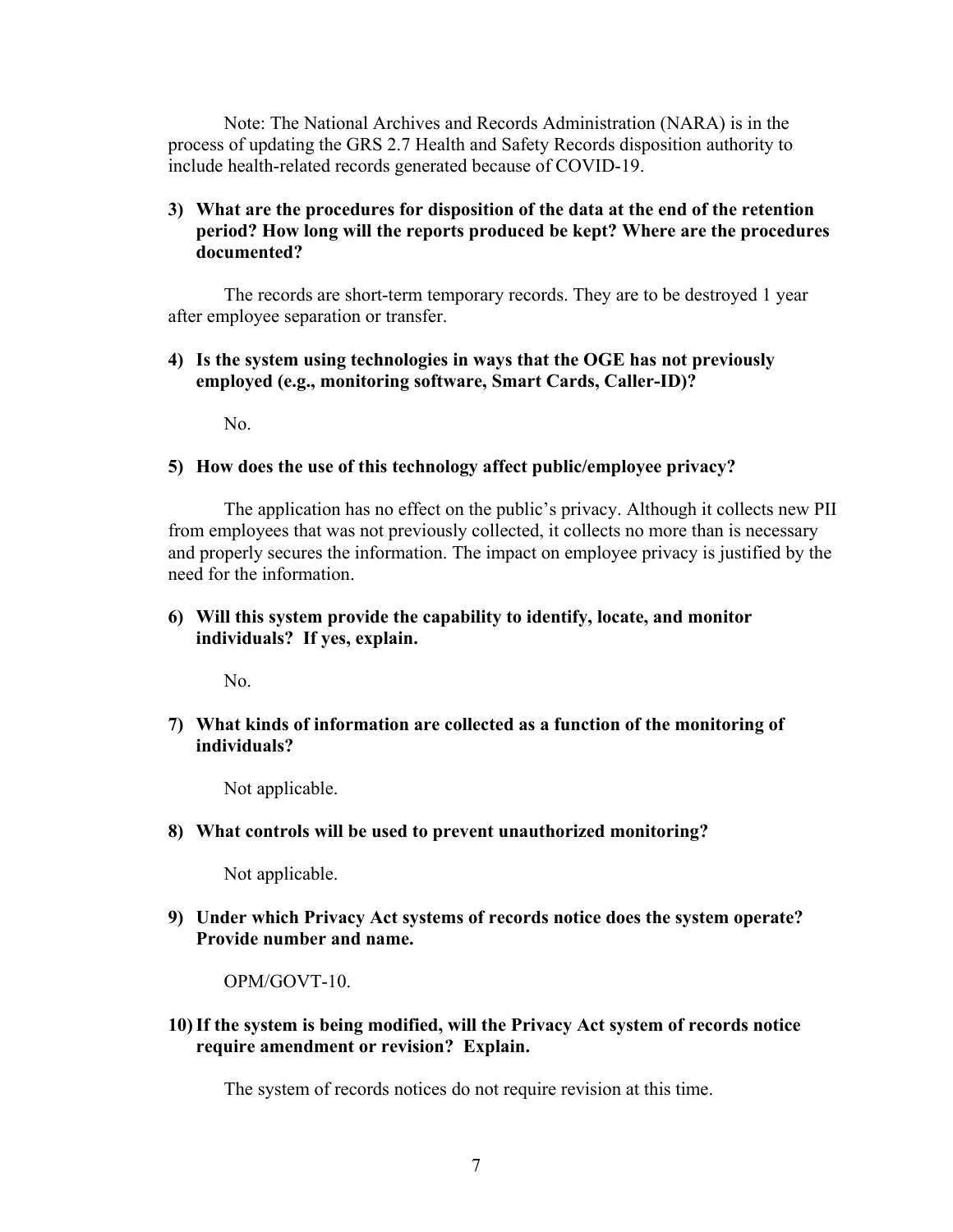## **F. ACCESS TO DATA:**

#### **1) Who will have access to the data in the system?**

An individual will have access to their own information. Beyond that, only the system manager or OGE's Chief of Staff have access to the EMFS records. The system uses the most restrictive controls available for the software, which allows access only to the individuals who created the entry ("reader") and system administrators. The records cannot be released outside of the agency without the written permission of both the system manager and OGE's Chief of Staff.

#### **2) How is access to the data by a user determined? Are criteria, procedures, controls, and responsibilities regarding access documented?**

Access to OGE applications is governed by the Account Access Request Form (AARF) process, which authorizes the Information Technology Division (ITD) to create, modify, and disable network accounts, including providing access to OGE applications. AARF requests must be signed by the employee, his/her supervisor, and the Chief Information & Cybersecurity Officer before a request is approved to be implemented by ITD staff.

#### **3) Will users have access to all data on the system or will the user's access be restricted? Explain.**

See above.

#### **4) What controls are in place to prevent the misuse (e.g., unauthorized browsing) of data by those having access?**

Authorized users have been advised that agency policy prohibits them from unauthorized browsing of data and have been instructed not to engage in such activities. The system uses the most restrictive controls available for the software. Users of the system cannot access records that they are not authorized to access, thus preventing unauthorized browsing.

#### **5) Are contractors involved with the design and development of the system and will they be involved with the maintenance of the system**? **If yes, were Privacy Act contract clauses inserted in their contracts and other regulatory measures addressed?**

No contractors were involved with the design, development, or maintenance of the application.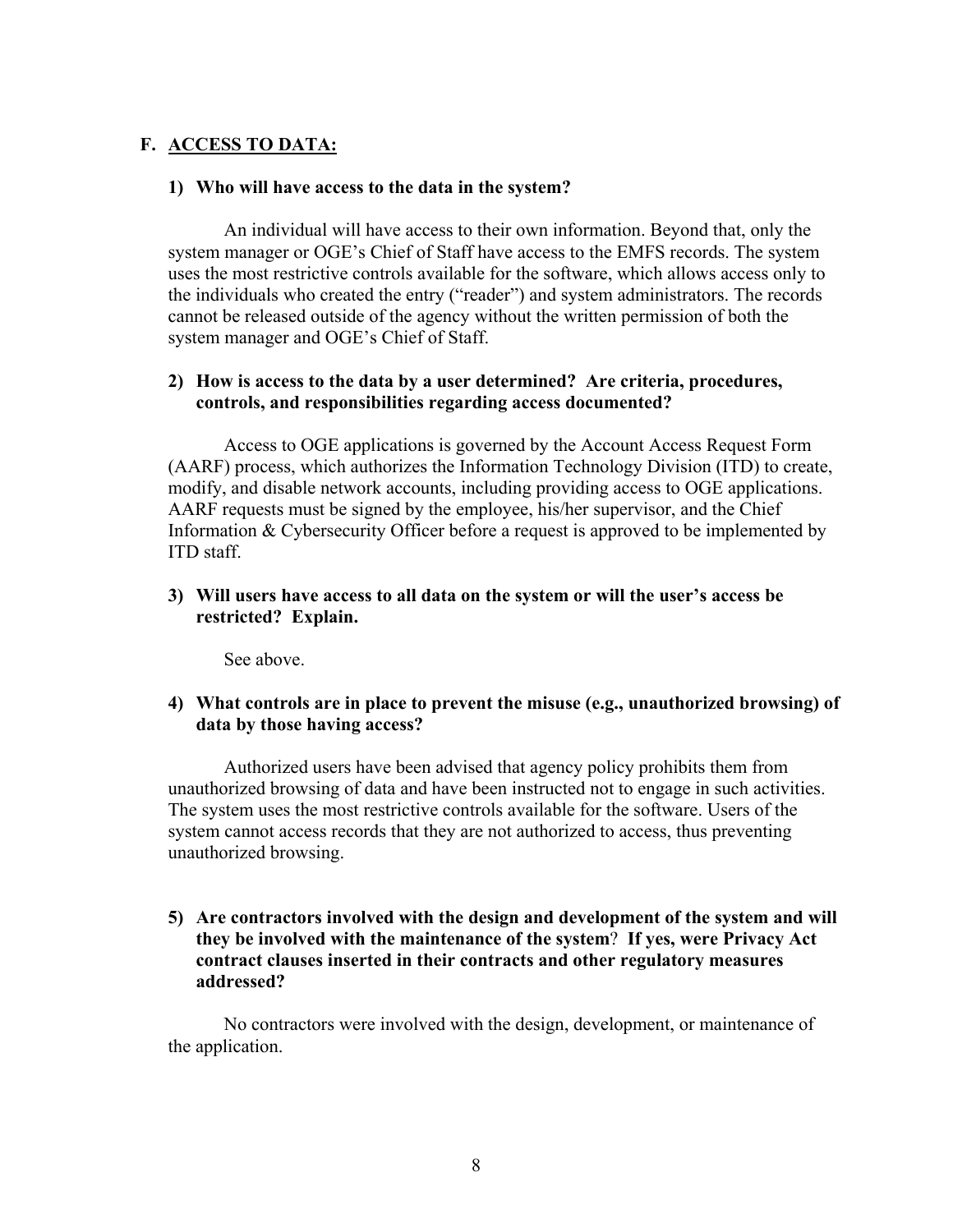**6) Do other systems share data or have access to the data in the system? If yes, explain.**

No.

**7) Who will be responsible for protecting the privacy rights of the public and employees affected by the interface?**

Not applicable.

**8) Will other agencies share data or have access to the data in this system (Federal, State, or Local)?**

No.

**9) How will the data be used by the other agency?**

Not applicable.

#### **10) Who is responsible for assuring proper use of the data?**

Each authorized user is responsible for assuring proper use of the data.